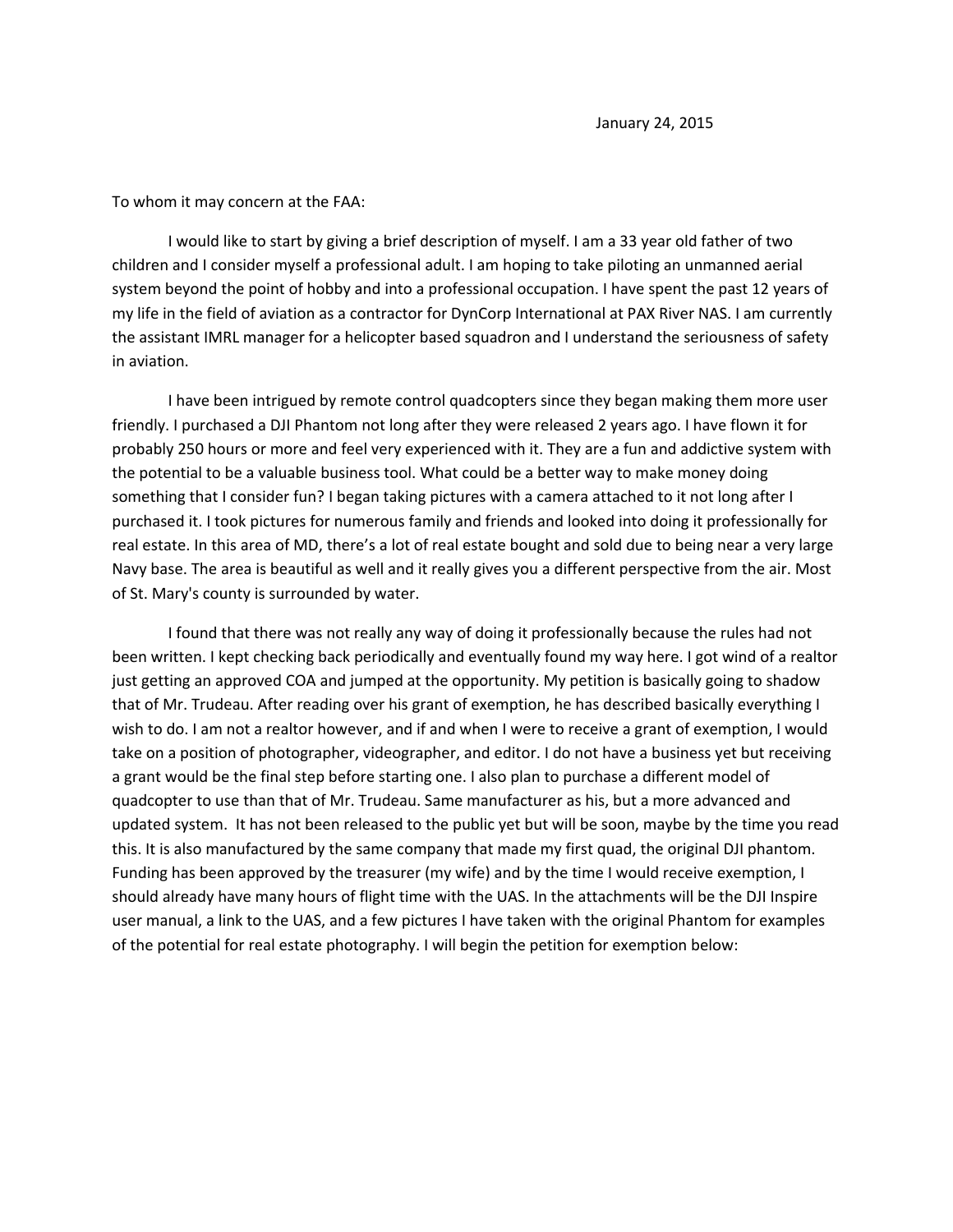To the Federal Aviation Authority (FAA),

I hereby request exemption from part 21, subpart H; and Sections 45.23(b), 61.113(a) and (b), 91.7(a), 91.9(b)(2), 91.103(b), 91.109, 91.119, 91.121, 91.151(a), 91.203(a) and (b), 91.405(a), 91.407(a)(1), 91.409(a)(2), and 91.417(a) and (b) of Title 14, Code of Federal Regulations (14 CFR).

I support my request with the following information:

I plan to operate a UAS, the DJI Inspire 1, which is comprised of an unmanned aircraft and a transportable ground station. The Inspire 1 is referred to as a quad-copter with a maximum gross weight of about 3 kilograms. It is equipped with four rotors that are driven by electric motors powered by a battery. The UA has a maximum airspeed of 22 m/s. The quad has a built in high definition camera. I plan to operate the UA over various areas near Great Mills, Maryland to enhance academic community awareness and augment real estate listing videos and photographs. I make the following representations of operational enhancements which I propose to abide by to ensure this exemption will provide a level of safety at least equal to existing rules:

• I will only operate in reasonably safe environments that are strictly controlled, are away from power lines, elevated lights, airports and actively populated areas; and

• I will conduct extensive preflight inspections and protocols, during which safety carries primary importance.

I state that given the size, weight, speed, and limited operating area associated with the aircraft to be utilized, an exemption from 14 CFR part 21, Subpart H (Airworthiness Certificates) and § 91.203 (a) and (b) (Certifications required), subject to certain conditions and limitations, is warranted and meets the requirements for an equivalent level of safety under 14 CFR part 11 and Section 333 of P.L. 112-95 (Section 333).

I request an exemption from § 45.23 Marking of the aircraft because his UA will not have a cabin, cockpit or pilot station on which to mark certain words or phrases. Further, I state that two-inch lettering is difficult to place on such a small aircraft with dimensions smaller than the minimal lettering requirement. Regardless of this, I state that I will mark his UAS in the largest possible lettering by placing the word "Experimental" on its fuselage as required by § 45.29(f) so that he or anyone assisting him as a spotter will see the markings.

I state that an exemption from §§ 91.405(a), 91.407(a)(1), 91.409(a)(2) and 91.417(a) and (b) Maintenance inspections may be required and should be granted since they only apply to aircraft with an airworthiness certificate. However, I state that as a safety precaution I will perform a preflight inspection of his UAS before each flight as outlined in my operating documents.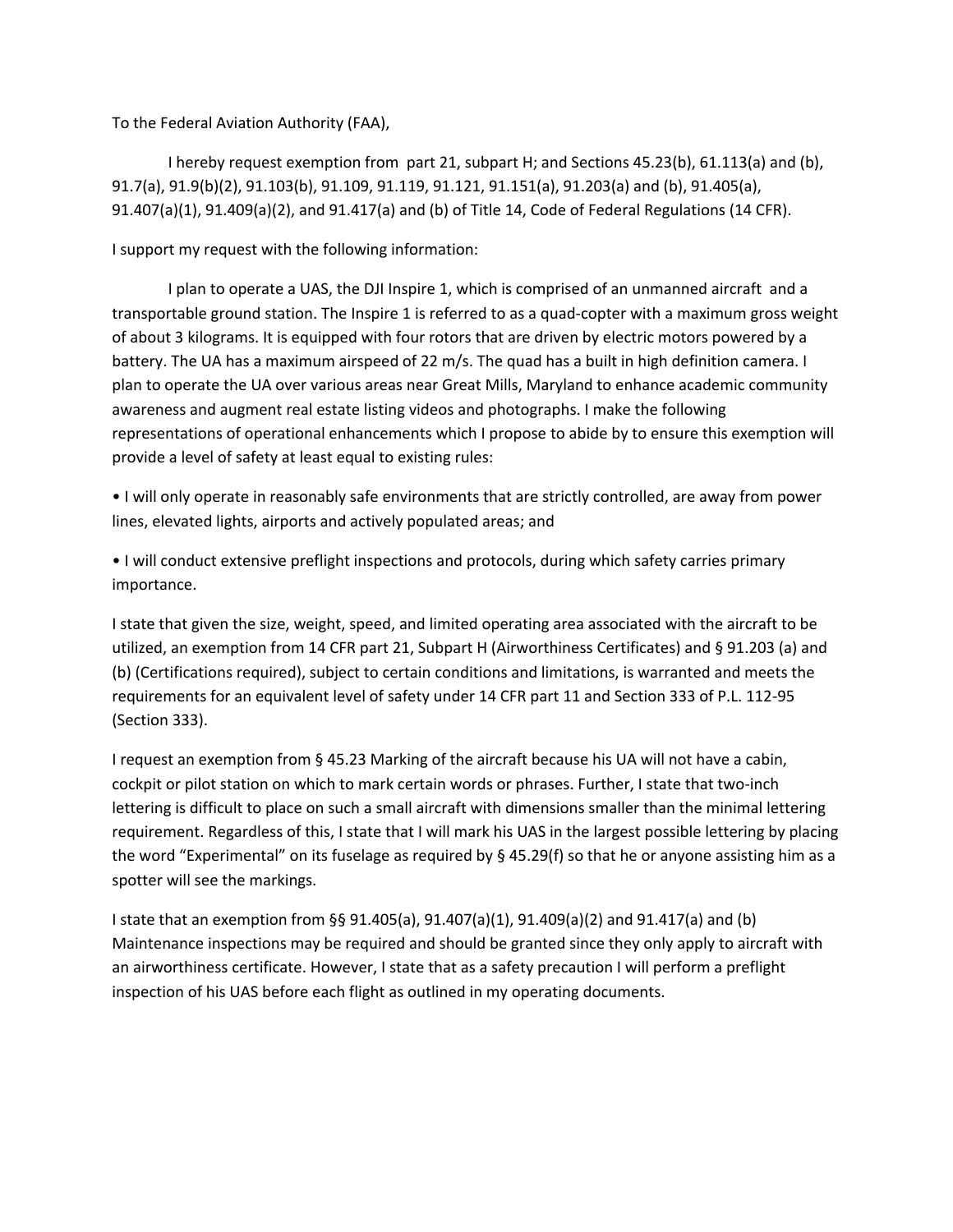## UAS Pilot in Command (PIC)

I assert that under § 61.113 (a) and (b) private pilots are limited to noncommercial operations, however I can achieve an equivalent level of safety as achieved by current regulations because my UAS does not carry any pilots or passengers. Further, I state that, while helpful, a pilot license will not ensure remote control piloting skills. I further indicate that the risks of operating a UAS are far less than the risk levels inherent in the commercial activities outlined in 14 CFR part 61, et seq., thus I request an exemption from § 61.113 Private Pilot Privileges and Limitations: Pilot in command.

Regarding UAS operational training, I state I have flown numerous practice flights in remote areas as a hobbyist simulating flights for future commercial use to gain familiarization with the characteristics of his UAS' performance under different temperature and weather conditions. I further state that he practices computerized simulated flights to maintain adequate skills and response reflex time.

In a supplemental request to the FAA, I request consideration of a 120 day temporary airman certificate in accordance with § 63.13, to allow time to obtain a private pilot certificate or to allow the FAA time to establish minimum UAS airman certification standards.

## UAS Operating Parameters

I will abide by the following additional operating conditions under this exemption:

• operate my UAS below 300 feet and within a radius distance of 1000 feet from the controller to both aid in direct line of sight visual observation; 1

- operate the UAS for 3-7 minutes per flight;
- land my UAS prior to the manufacturer's recommended minimum level of battery power;
- operate my UAS only within visual line of sight (VLOS);

• use the UAS' global positioning system (GPS) flight safety feature whereby it hovers and then slowly lands if communication with the remote control pilot is lost;

• conduct all operations under my own personal and flight safety protocols (including posting a warning sign reading: "Attention Aerial Photography in Progress – Remain Back 150 feet") contained in the operating documents and will actively analyze flight data and other sources of information to constantly update and enhance my safety protocols;

• contact respective airports if operations will be within 5 miles to advise them of my estimated flight time, flight duration, elevation of flight and other pertinent information;

- always obtain all necessary permissions prior to operation; and
- have procedures in place to abort flights in the event of safety breaches or potential danger.